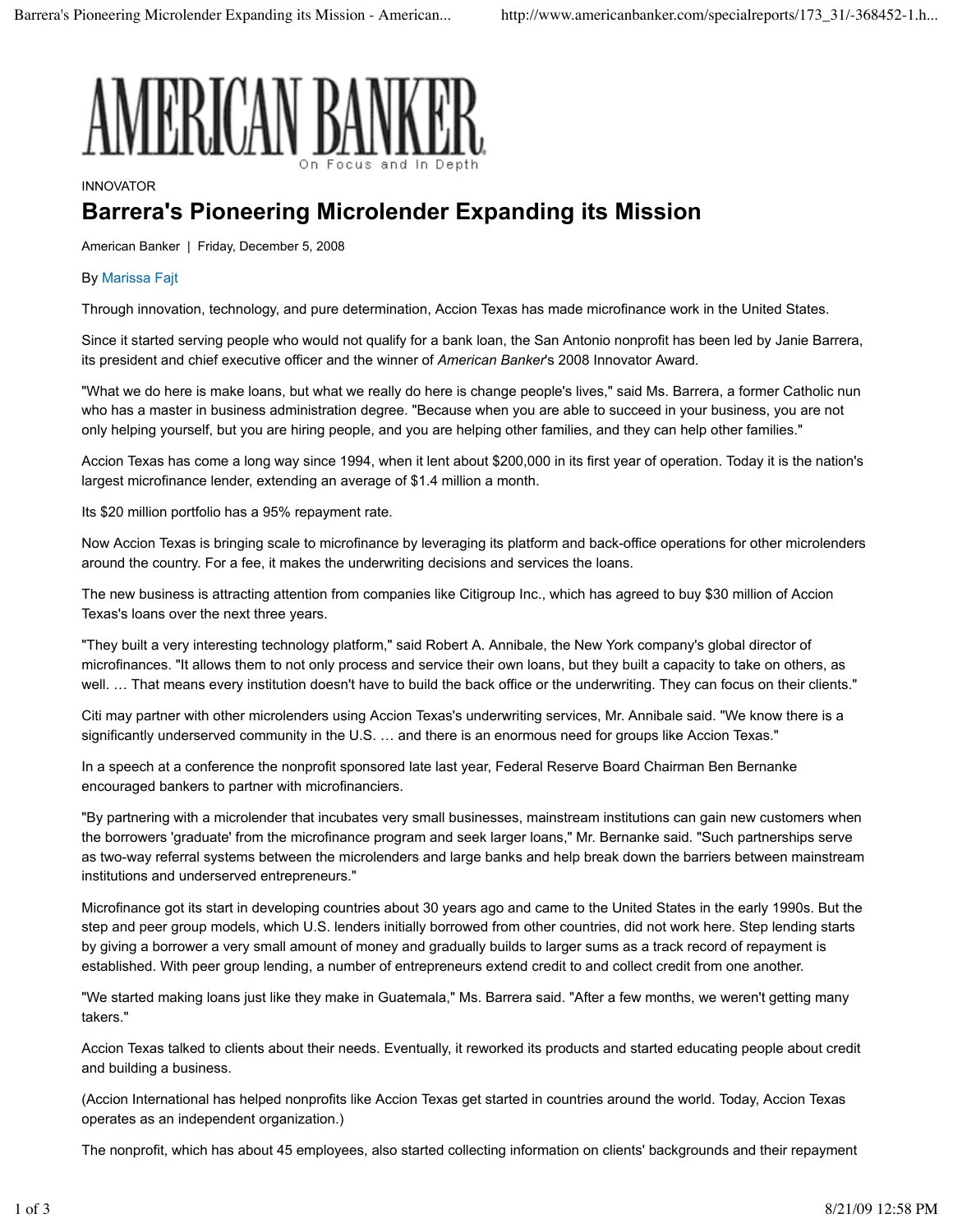rates. It took years, but the data finally helped Accion Texas determine what criteria are the most important in gauging a borrower's ability to repay.

"We have a system, a platform, that is able to take information. … We have been making more than 10,000 loans over the last 15 years … and from that data we have created a scorecard," Ms. Barrera said. "We can say to someone that is applying within minutes if they are going to qualify for a loan, and then we take them through the process."

This year Accion Texas started marketing that borrower-qualification platform to other nonprofits. So far half a dozen have started using it.

"Not only are we part of the experiment, but now we have created this engine," she said. "It works, and we keep fueling it, and it is becoming more efficient. … Our goal is to bring other people to scale, too, using our platform."

The average loan is roughly \$16,000, but Accion Texas will lend as little as \$500. Because of demand, in August its board doubled the maximum loan amount, to \$100,000, and since then it has made several loans that large. The average interest rate is 12%, and the 95% repayment rate is made all the more impressive by the fact that the average borrower's FICO score is 575. (Most banks have a much higher threshold for lending.)

Ted Terrazas, the chairman and CEO of the San Antonio medical technology company TerraHealth Inc., says he knows how important microfinance can be for an individual and a company.

Shortly after starting his company in 2001 with \$20,000 borrowed from his family, he was having a hard time meeting payroll obligations. After going to seven banks and hearing "no" seven times, Mr. Terrazas learned of Accion Texas through the Hispanic Chamber of Commerce, and was able to get a \$10,000 loan.

"It was at a critical point for payroll," he said. "If we hadn't had it ,we probably would have been out of business, because there was no more family money, and nobody would give us money."

Now TerraHealth has a monthly payroll of \$2 million and 400 employees in 32 states, and Mr. Terrazas said it puts money back into the community to support other small businesses.

"Our company buys a lot of services from San Antonio. We give back to the community, and we pay a lot of good taxes," he said. "Without the \$10,000, that whole chain would have never occurred."

His company currently has a \$5 million line of credit with JPMorgan Chase & Co.

"When you look at all the things that banks are asked to give to, I'd have to say this is the best bet for getting a return on investment," Mr. Terrazas said. "A lot of times their money goes in one direction, and it is gone. This one comes back threefold."

Cullen/Frost Bankers Inc. in San Antonio was one of the first banking companies to provide capital to Accion Texas. The \$14 billion-asset Cullen/Frost still supports the lender, and Donna Normandin, a senior vice president and the Community Reinvestment Act officer for its Frost National Bank, serves on the nonprofit's board.

She said Cullen/Frost supports Accion Texas with both people and financial resources, because the nonprofit has proven itself with positive results for the community and the economy.

"It is great source for us for two reasons," Ms. Normandin said. "We have a lot of people that come into our bank that aren't bankable to us. They aren't ready for a mainstream commercial line, but we can still help them by sending them to Accion Texas. Plus, it's just a great thing to do for the community. People have dreams, and some need a little help getting there."

Ms. Barrera has a dream, too — self-sufficiency by June 2010.

About 35% of Accion Texas' budget comes from donors, grants, and investors who earn a 5% return. Ms. Barrera says she needs to raise \$30 million, so it can double its loan portfolio, to \$40 million; at that point, interest income would cover its expenses.

"On my tombstone, I want it to read that Accion Texas was the first microlender in the United States to become self-sufficient," she said. "So every day when I wake up, it is part of my thinking: 'How are we going to do this?' "

SourceMedia is an Investcorp company. Use, duplication, or sale of this service, or data contained herein, except as described in the Subscription Agreement, is strictly prohibited.

<sup>©</sup> 2009 American Banker and SourceMedia, Inc. All Rights Reserved.